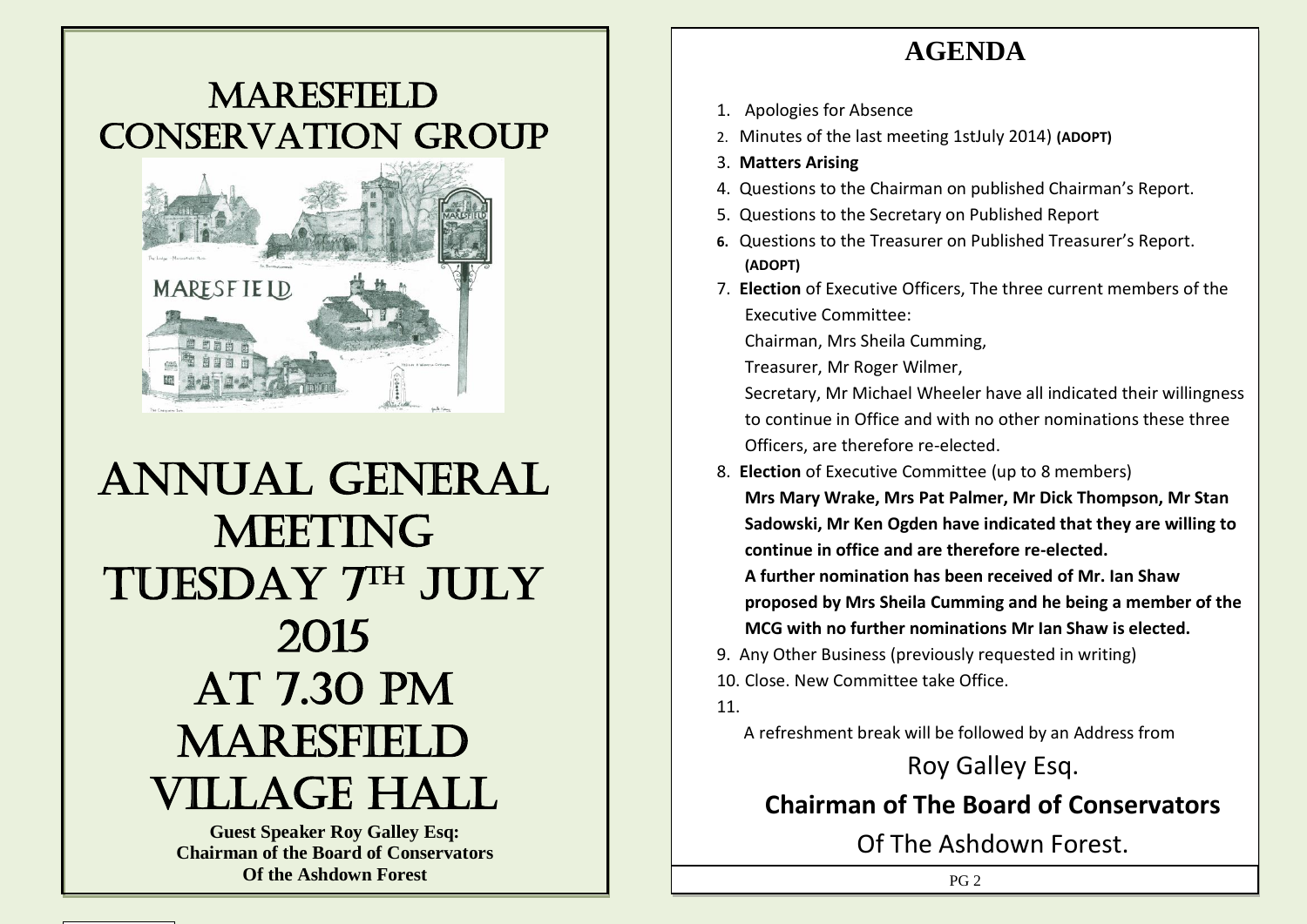| <b>Maresfield Conservation Group</b>                              |  |            |                 |           |
|-------------------------------------------------------------------|--|------------|-----------------|-----------|
| Minutes of the Annual General Meeting                             |  |            |                 |           |
| Held on 1st July 2014 at Bonners School, School Hill, Maresfield. |  |            |                 |           |
| The Meeting commenced at 7-30 PM.                                 |  |            |                 |           |
| Present.                                                          |  |            |                 |           |
| Sheila Cumming Acting Chairman SC                                 |  |            | Stan Sadowski   | <b>SS</b> |
| Dick Thompson                                                     |  | DT.        | John Gutteridge | JG        |
| Michael Wheeler Secretary                                         |  | <b>MVW</b> | Mary Wrake      | <b>MW</b> |
| Roger Wilmer Treasurer                                            |  | <b>RW</b>  | Ken Ogden       | KO        |
| Michael Clifton                                                   |  | <b>MC</b>  | Pat Palmer      | PP        |
| $20M - 1$ $4M - M - 1$                                            |  |            |                 |           |

39 Members -4 Non -Members

Welcome - The Acting-Chairman, Sheila Cumming welcomed all to the meeting and briefed the members on the procedure.

- 1. **Apologies** received from a number of members Gordon & Anne Hodson, Clive & Linda Wilson, Kim & Anne Braddle, Keith & Angela Parr and Mrs E Gutteridge.
- 2. **Minutes of the last Meeting** The Minutes of the AGM of 2<sup>nd</sup> July 2013 were proposed as correct by Ann Thompson and seconded by the Rev Nick Cornell. Agreed.
- 3. **Matters arising.** Questions to Chairman on Matters arising

**Questions to the Chairman.** A question from Graham Allt about the improvement of bulb planting in and around the village generally.

SC advised that last Autumn Ann Thompson had planted bulbs in the Church Car Park and that she and MW had been out and about the village including up to the Batts Bridge roundabout making notes on the areas for extra bulb planting this Autumn. MVW asked the members were they content with the new era of grass cutting as that was now under the control of the MCG with funding from the ESCC and annual expenditure was now £1,212, there was a general consensus on the improvements.

MVW also advised that weeding control had been carried out around the Village but would take a little time to show the results.

MVW asked SC for an update re the recently received reply for the Police and Crime Commissioner for East Sussex, Katy Bourne (KB), who could not attend the Meeting and in particular the A22 motor bike nuisance between the two principle roundabouts that straddle the village. The KB response on "powered two wheelers" advised that an operation was ongoing over the summer months by surveying the nuisance using both marked and unmarked Police cars with a determined objective to prevent the "powered two wheeler" perpetrators from braking the speed regulations. The A22 at Maresfield is already one of the roads targeted during Operation RIDE. The last comment from the Commissioner, KB, was that if Maresfield Residents do not consider the traffic calming measurements are being

A question was asked about the potential moving of the Uckfield Police station and MVW advised that KB had made it known that the new plans were not yet developed and would be looking at the opportunities but recognised the importance of keeping the Uckfield Police Station open .

effective get in touch with the ESCC.

The Commissioner had been asked whether after eighteen (18) months in her role she was still enjoying it but the replies were targeted more at listening to the Public than answering the precise question.

Finally, MVW advised that although he had the telephone number of the local Police control and the Department involved he strongly recommended that Residents send individual letters of question or complaint to the Police as such letters have far more input that a telephone message.

A question came from the Audience, Sean Martin, who raised a question about the Maresfield Traffic Calming Plan and whether it had been published? MVW advised he would send a copy.

4. **Questions to the Chairman on Published Chairman's Report** There were no questions.

**Questions to the Secretary on Published Report** MVW advised that from the MCG Newsletter Members could see the income had risen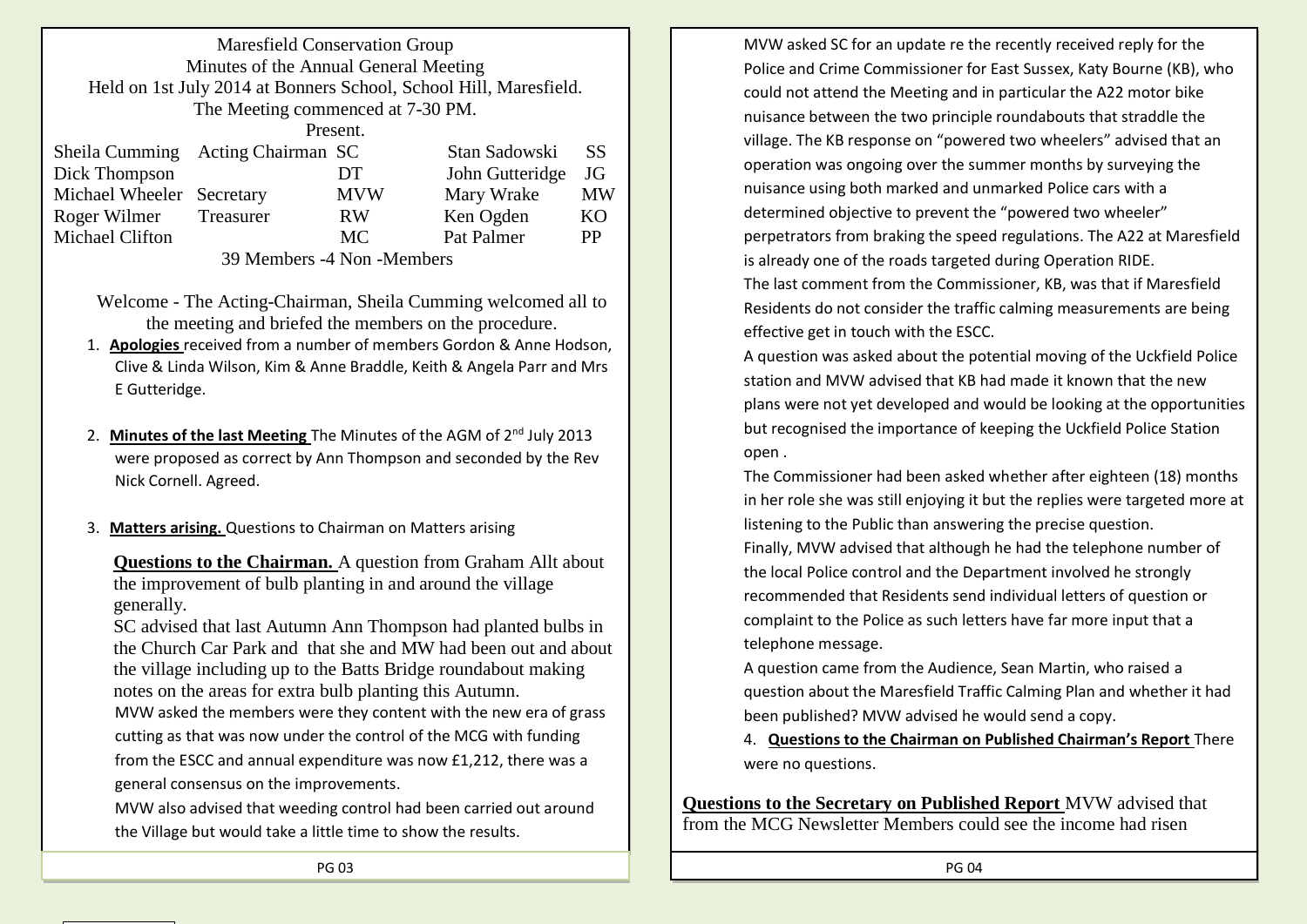£2,157 to £2,464 and of course the gift Aid added a further £356 giving almost a £3,000 figure.

Based on this the Committee would not be recommending any increase in fees for 2014/15 but it would be helpful to ensure Members' contributions were as generous as possible.

**6. Questions to the Treasurer on Published Treasurer's Report** - Income & Expenditure Statement for Year Ending 31<sup>st</sup> March 2014 –See attached.

RW hoped that all Members had had sight of the Annual Accounts and then made six (6) specific comments:-

- a. Firstly a big thanks to the Independent Examiner, John Smith, for his time and professionalism in reviewing and scrutinising the accounts, very much appreciated;
- b. The accounts showed an overall surplus of £577 for the year;
- c. The MCG Bank balance on  $31^{st}$  March 2014 was £6,946;
- d. The subscriptions were up over £300 from the previous year. Many thanks to "The Collectors" for their hard work;
- e. Finally, fundraising, £3246 net was generated throughout the year. The donation of £646 came from the Plant Stall at the 26<sup>th</sup> May 2014 Village Fete. Dick and Ann Thompson must have worked hard throughout the year to produce so many lovely plants and very many thanks for all their hard work;
- f. The remaining £2,600 was generated very much by the activities of Michael & Carole Wheeler. Along with a small band of helpers, they ran the 6<sup>th</sup> May 2014 Art Show; the 23<sup>rd</sup> November 2013 Christmas Favre: the 13<sup>th</sup> July 2013 Summer Supper ; the 11<sup>th</sup> January 2014 Winter Supper and the 13<sup>th</sup> March 2014 Winter Quiz. Many thanks for all your hard work, it is greatly appreciated.

Questions- none were raised.

MVW advised Members that a new year for Income had started and to help with the subscriptions a new and improved form was being prepared and would be made available shortly.

It was proposed that the MCG Accounts for 2013/2014 be adopted proposed by Carole Wheeler and seconded by Pat Langridge.

**7. Election** of Executive Officers, Chairman, Treasurer, Secretary. MVW advised that nominations had been received for Sheila Cumming as Chairman; Roger Wilmer as Treasurer, and Michael Wheeler as Secretary; the nominations were so elected with the unanimous approval of the Members present.

8. **Election** of Executive Committee (up to eight (8) Members) MVW advised that nominations had been received for Mary Wrake; Pat Palmer: Stan Sadowski; Ken Ogden; John Gutteridge; Michael Clifton and Kim Braddle; the nominations were so elected by a show of hands from the Members present.

MVW clarified that Dick Thompson, Life President, sits as an Executive Officer without the requirement for re-election.

- **9. Any Other Business (previously requested in writing)** There were no questions in writing.
- a. SC asked any Member who would like to contribute towards the running of the Committee to contact MVW and then gave a brief précis of the variety of tasks that were considered over the year including but not limited to the Minute Secretary, a role currently filled by Michael Clifton a Committee Member; Planning roles with the Committee; assisting in fund raising and social events and helping one of our current projects –the repair of the wall in the School Hill Cemetery.
- b. A question in the form of a proposal was raised by Mr Brian Porter requesting limiting to £100 the financial limit that may be proposed by the MCG to any other Charity.

MVW advised that the Committee of the MCG, itself a Charity, had previously voted for an agreed £2,000 Project limit without further Committee /Membership approval and to seek such a restricting power of financial control that would be operationally undesirable, it would be necessary to convene an Extraordinary Meeting or the question put in writing for the next AGM. Further that donations to other Charities such as the Church and the Village Hall would be impacted.

It was suggested from the floor that the question was out of order as it had not conformed to the requirements of the Agenda.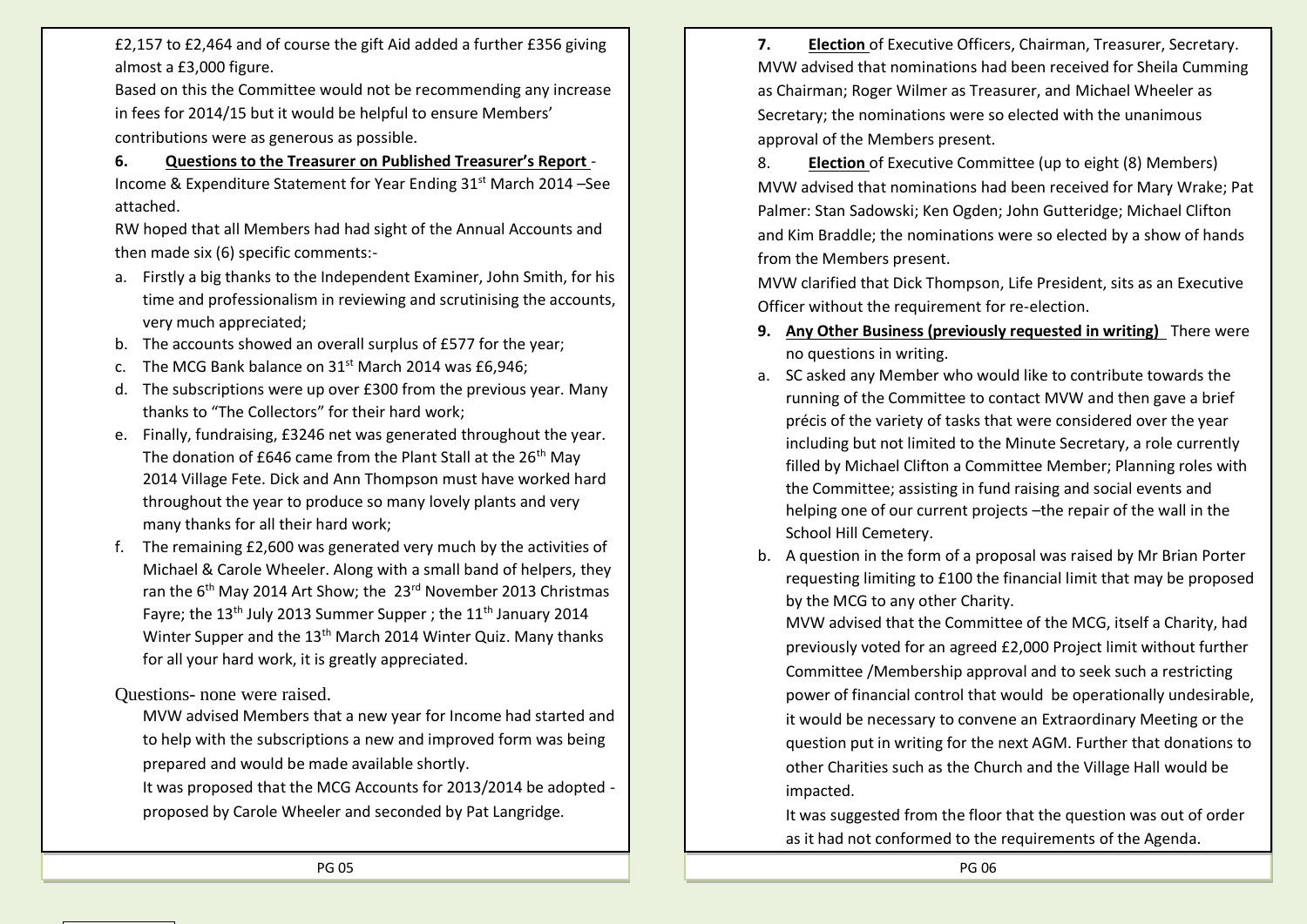The question/proposal was agreed to be withdrawn.

- c. Three questions were asked by a Mr S Martin:-
	- 1. The village should make clear the clarification of the two (2) separate identities and objectives of the MCG and MVMT Charities in their care of Maresfield- there are clearly two (2) different sets of responsibilities;
	- 2. Is the village too small to have two (2) such Charities, would it be helpful if the public face came together as one body?, and
	- 3. Referring to an article in The Daily Telegraph about a group of travellers who just arrived and parked without consent on a village green and the authorities had a monumental task in forcing them to move on , could this happen in Maresfield, does the village have any plans that could be implemented in the event of such a thing happening? Should the village consider preparing a plan that included a Volunteer Watch type of procedure so Residents who witnessed the beginnings of a Travellers entry could contact other Residents generally via an alert system both within the village and specifically in the area that the Travellers had targeted and commence the formation of a Residents' civil resistance that may include a village open area blocking plan by the use of a significant number of Residents' cars? MVW briefly responded to questions one and two by stating that at present there could be no other way and although the MCG had been active since 2002, it was through the actions, decisions and seed funding of the MCG that the separate MVMT was founded, thus the MCG were instrumental in the objects of the separate MVMT Charity and therefore there should be no question of clash of identities of the charities. MVW requested Mr Martin to consider submitting a written proposal that the MCG Committee could consider in detail. On the topic of question three, MVW advised that this matter had

been considered by the village and the Recreation Ground entrance to the cricket pitch and surrounds had been protected by the removal of the previous Beech poles by the side of the road way and replaced with concrete poles that seems to have acted as a deterrent. The special area for either entry or exit had metal poles sunk into vertical shafts that could only be removed by a kick-plate in the hole but no other plans or procedures had been considered or implemented.

SC enquired whether anyone would be prepared to come forward with ideas and/or a written proposal.

SC thanked all those present who attended and hoped that the Meeting was found to be very helpful.

SC then confirmed the Saturday, 12th July 2014 Summer Supper.

Mrs Wilma Porter wished to make special reference and offer her thanks for the January 11th 2014 Winter Supper stating that she thought it was excellent and hoped it would be repeated on the same theme with MVW advising that a date had been set for Saturday, 10th January 2015 Winter Supper and details were still in preparation.

Allan Sallows then offered a vote of thanks from the floor to the Officers and the Committee for all their hard work and efforts over the previous year.

SC then proposed a vote of thanks and a show of hands to Mrs Carole Wheeler as without her express assistance many of the village fundraising and social events would not happen. Finally before the meeting was closed SC advised that the

Ashdown Singers would be performing at the Village Church, St. Bartholomew's, at 7:30 PM on Saturday 5th July 2014.

Date of Next Annual General Meeting- Tuesday, 7th July 2015 in the Maresfield Village Hall.

The Meeting was closed at 9:22 PM.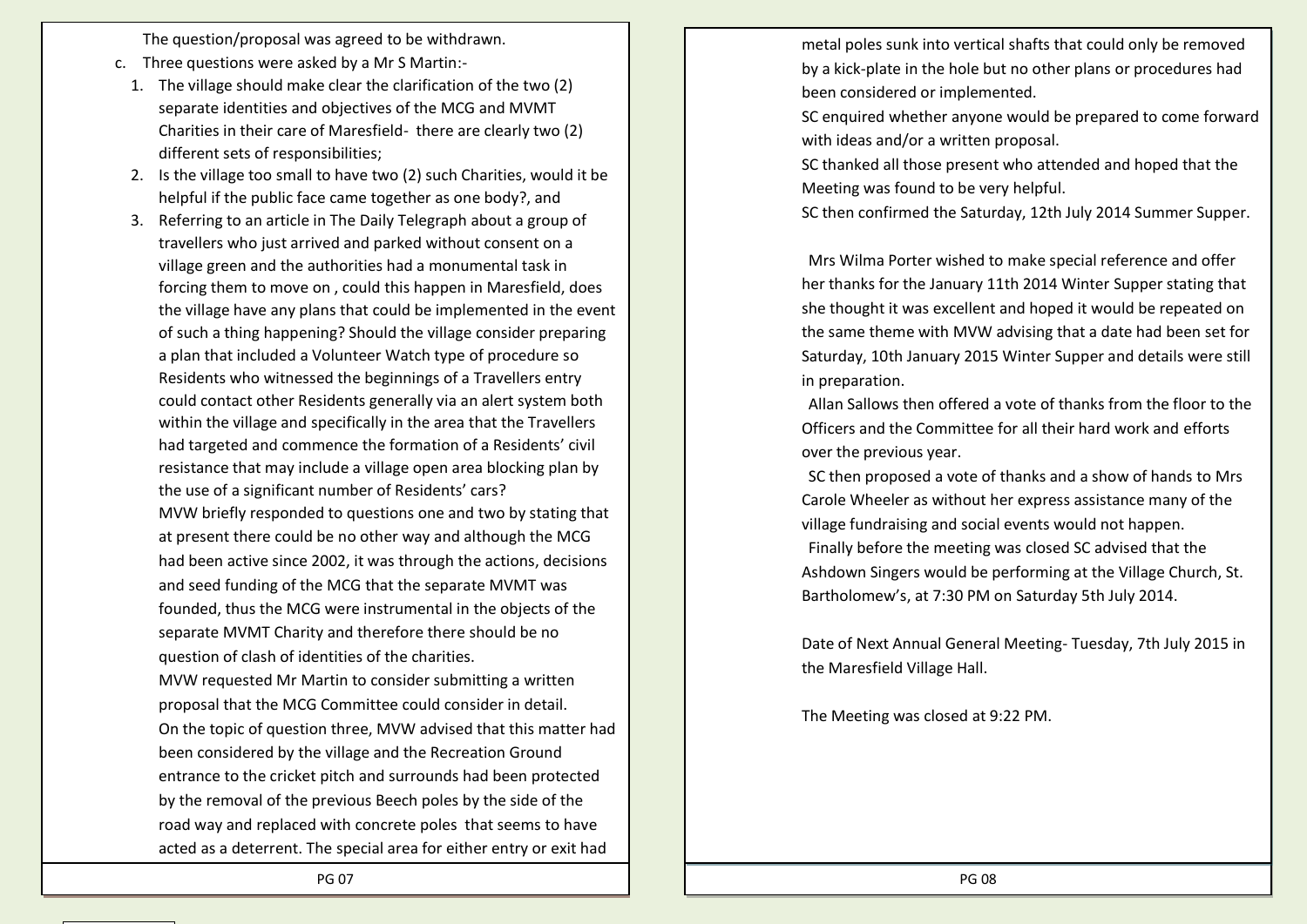#### **MARESFIELD CONSERVATION GROUP (MCG) INCOME AND EXPENDITURE ACCOUNT FOR THE YEAR ENDING 31 MARCH 2015**

| Income:                                           | <b>Note</b>   | 2014/15 (£) | 2013/14 (£) |
|---------------------------------------------------|---------------|-------------|-------------|
| Admin                                             |               | 152.50      | 54.27       |
| Art Show 2014                                     |               | 621.00      | 815.73      |
| <b>Bank Account Gross Interest</b>                |               | 0.70        | 1.77        |
| Christmas Fayre                                   |               | 256.70      | 449.51      |
| Donations / Grants<br><b>HMRC Charities (Gift</b> | 1             | 1,300.00    | 150.00      |
| Aid)                                              |               | 452.21      | 356.15      |
| Merchandise                                       |               | 451.85      | 304.00      |
| <b>Plant Stall</b>                                |               | 524.00      | 646.45      |
| Quiz Night                                        |               | 422.50      | 873.00      |
| Summer Supper                                     |               | 1,291.23    | 1,303.00    |
| Subscriptions                                     |               | 2,634.5     | 2,464.00    |
| Village Maintenance Grants                        |               | 1,446.00    | 1,271.00    |
| <b>Winter Supper</b>                              | <b>Total</b>  | 2,145.50    | 2,415.50    |
|                                                   | <b>Income</b> | 11,698.69   | 11,104.38   |
|                                                   |               |             |             |
| <b>Bank Balance:</b>                              |               | 2014/15 (£) | 2013/14 (£) |
| Start of year                                     |               | 6,946.37    | 6,368.53    |
| End of year:                                      |               | 5,843.94    | 6,946.37    |

*These pages 8&9 are a pasted copy of the pages of the Accounts as signed off by our Independent Examiner John Smith. Signed full copies can be examined at the AGM.*

*If you have any particular questions to ask in reference to these accounts please notify the Secretary so that they can be passed to me for attention.* 

Roger Wilmer Treasurer of the Maresfield Conservation Group

| <b>Expenditure:</b>          |                                       | <b>Note</b>                                                                | 2014/15<br>(E) | 2013/14<br>(E) |  |
|------------------------------|---------------------------------------|----------------------------------------------------------------------------|----------------|----------------|--|
| Admin                        |                                       | 2                                                                          | 2,133.49       | 2,688.66       |  |
| Art Show 2013                |                                       |                                                                            |                | 289.85         |  |
| Art Show 2014                |                                       |                                                                            | 127.56         | 207.78         |  |
|                              | Bonners School - outside furniture    |                                                                            | 685.00         |                |  |
| Bulbs / Tubs                 |                                       |                                                                            |                | 36.00          |  |
| Capital Equipment            |                                       |                                                                            |                | 856.00         |  |
| Christmas Fayre              |                                       |                                                                            | 70.88          | 198.70         |  |
| <b>Christmas Tree Lights</b> |                                       |                                                                            | 631.19         | 240.77         |  |
|                              | Churchyard Maintenance                |                                                                            |                | 41.50          |  |
| Donations / Grants           |                                       | 3                                                                          | 900.00         | 1,350.00       |  |
| Merchandise                  |                                       |                                                                            | 641.42         | 246.26         |  |
| Miscellaneous                |                                       |                                                                            | 425.00         | 333.00         |  |
| <b>Plant Stall</b>           |                                       |                                                                            | 103.94         |                |  |
| Quiz Night                   |                                       |                                                                            | 151.23         | 221.69         |  |
|                              | School Hill Cemetery - Grave repairs  |                                                                            | 291.00         |                |  |
|                              | School Hill Cemetery - Graveyard wall |                                                                            | 300.00         |                |  |
| Summer Supper                |                                       |                                                                            | 479.91         | 421.07         |  |
|                              | Village Hall - Insulation & furniture |                                                                            | 1,836.04       |                |  |
| Village Maintenance          |                                       |                                                                            | 1,974.86       | 1,212.00       |  |
| Website costs                |                                       |                                                                            | 75.00          |                |  |
| <b>Winter Supper</b>         |                                       |                                                                            | 1,974.60       | 2,183.26       |  |
|                              |                                       | <b>Total</b><br><b>Expenditure</b>                                         | 12,801.12      | 10,526.54      |  |
|                              |                                       | Deficit / Surplus                                                          | $-1,102.43$    | 577.84         |  |
| Notes:                       |                                       |                                                                            |                |                |  |
| $\mathbf{1}$                 |                                       | Donation of £1000 from the Titcomb Foundation &                            |                |                |  |
|                              |                                       | £300 towards the School Hill Cemetery - Graveyard Wall project             |                |                |  |
| 2                            | & misc £162                           | Breakdown - printing £1778, stationary £68, postage £125,                  |                |                |  |
| 3                            |                                       | Grant of £500 to Maresfield Village Hall, £250 to St Bartholomew's Church, |                |                |  |
|                              |                                       | £100 to Companions Lunch Club & £50 donation to Bonners School.            |                |                |  |
| Signed Off                   | JS.                                   |                                                                            |                |                |  |
|                              |                                       |                                                                            |                |                |  |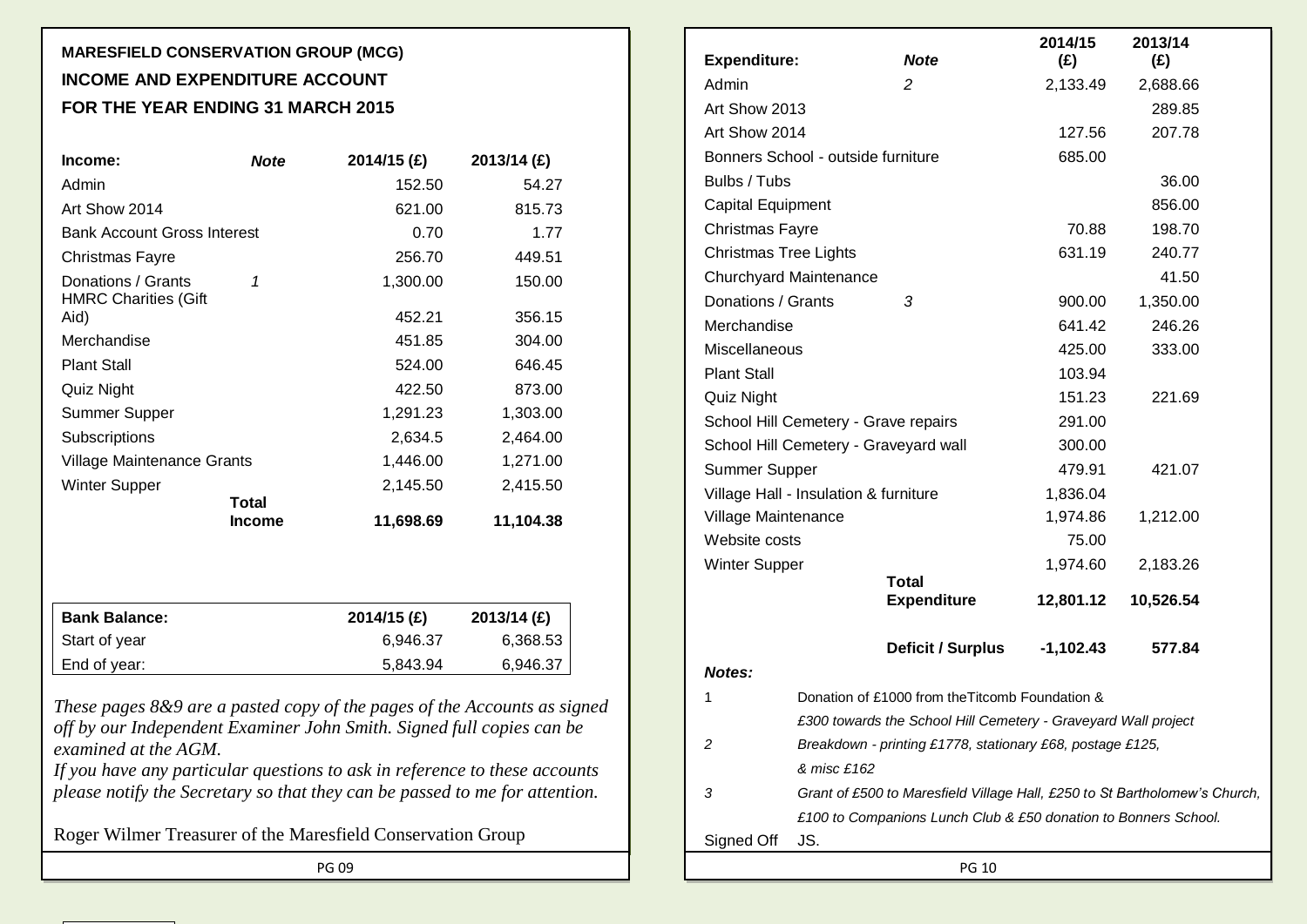#### **MARESFIELD CONSERVATION GROUP ANNUAL REPORT 2015**

Membership of the Group is presently around 400 and has been very active throughout the year. Communication is by email, newsletter and on the website to inform members of our activities. Funds raised by subscription, donation and fund raising events have again enabled the Group to fulfil the aims of its Constitution. We hope that during the past year we have been able to benefit all age groups.

In August 2014 the Group drew up plans for an extension to the Conservation Area. This will extend west of the Recreation Ground and include Park Farm House, land and listed buildings in the immediate area. The Parish Council supported this proposal with a submission being made to Wealden County Council for their approval which is still awaited.

The grass cutting of the verges of the main roads throughout the village has again been organised by the Group with some financial assistance from the County and Parish Councils. The intention is to have the grass cut as required by growing conditions. Further bulb planting took place. However there has been a delay in some of the grass cutting until the bulbs died back. As in previous years a donation was given to the Church to assist with the maintenance of the School Hill Graveyard. The MCG organised the removal of the two tree stumps in the wall at the graveyard in September and awaits a decision from the PCC as regards the rebuilding of the wall. Repairs to the ironwork around two graves in the Church Graveyard and around the Shelley grave in School Hill Graveyard were funded by MCG.

The hedge in the Church Car Park was cut and reduced in height in November. Further work still requires to be undertaken in that area. Village clean-up days were held in the autumn and spring with large amounts of litter being collected from the paths and verges despite there being many roadside bins in the village.

The Footpaths Group has been reformed under the leadership of John Smith. They have been repairing or replacing as necessary stiles, steps, and signs and clearing overgrown paths within the village and on the Rights of Way footpaths in the area. Some financial assistance was given for gravel not supplied by East Sussex Council. Recently new way signs for MCG have been purchased and are now being located to indicate paths maintained by MCG.

The Village Hall, used by so many of the villagers, had new radiators installed in August 2014. To maximise the benefit from this the Group made a contribution towards the cost of additional wall and roof insulation. We also purchased a further 40 upholstered chairs for the hall. A donation was made towards extra catering equipment for the Lunch Club.

The Village Hall, used by so many of the villagers, had new radiators installed in August 2014. To maximise the benefit from this the Group made a contribution towards the cost of additional wall and roof insulation. We also purchased a further 40 upholstered chairs for the hall. A donation was made towards extra catering equipment for the Lunch Club.

In December we donated to Bonners School a Storytelling Chair and wooden stools for their Copse Outdoor Education area. In addition three picnic benches were provided. This furniture is used by all the school from to pre-school nursery to the eldest pupils.

The problem of continued dog fouling and discarding of dog poo bags beside footpaths and on grass verges is being addressed. The Street Scene Officer at Wealden Council has placed Wealden official signs at some of the areas identified as requiring them.

Hopefully there will be a noticeable benefit to the Village when the  $1<sup>st</sup>$ phase of the traffic calming scheme is implemented, scheduled for this July. Members of the Group have been working with East Sussex Council for many years on this issue and will continue to do so with future phases.

Throughout the year there have been social and fundraising events. These include the Summer and Winter Suppers, the Christmas market and Tree Lighting, a quiz night and the plant stall run by Ann Thompson at the Maresfield Fete. The Christmas tree was provided by the Group and the lighting ceremony was organised by the MCG with the Church and enjoyed by a large number of villagers.

Working with the Parish Council and the Recreation Ground Committee designs for a refurbished Play Area at the Recreation Ground have now been received from five companies. Funding for this project will come from S106 monies for the new housing development nearing completion at Park Farm Lane. Hopefully the new play equipment will be installed later this year with the improved facilities being appreciated by the children of Maresfield, their parents and grandparents.

There has been a very wide range of work and projects undertaken during the last twelve months which with your continued support will be ongoing in the forthcoming year. I would, however, emphasise that the work undertaken by MCG is dependent on sufficient volunteer help being available. At present we are relying on too few for assistance and I would urge anyone who is able to offer help, even on an occasional basis, to let me know.

Finally I would like to express my thanks to those members who collect subscriptions and distribute Newsletters

We have endeavoured to use funds wisely to the benefit of many and maintain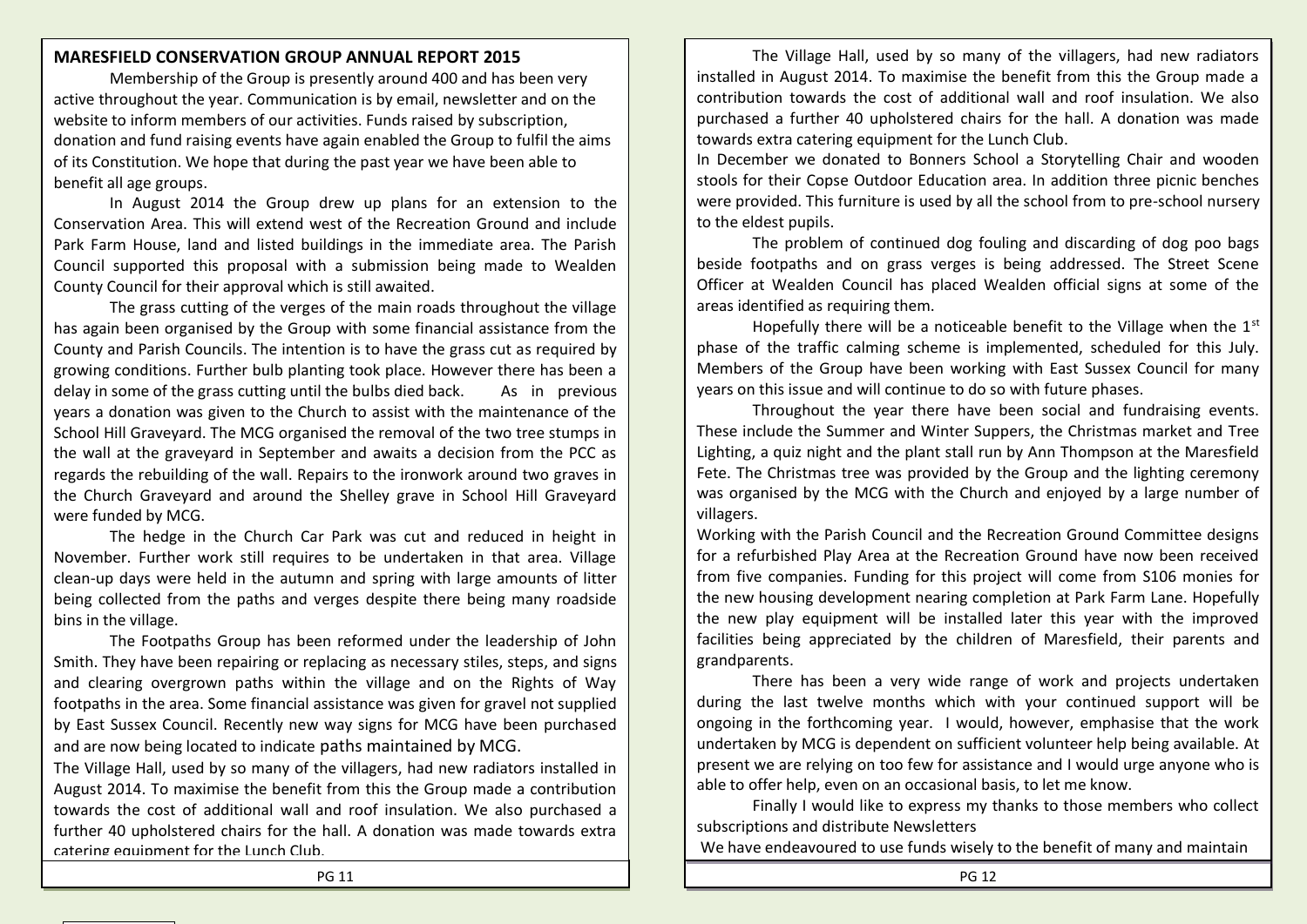the village making it a pleasant environment for now and in the future. **Sheila Cumming**

#### **Chairman of Maresfield Conservation Group \*\*\*\*\*\*\*\*\*\*\*\*\*\*\*\*\*\*\*\*\*\*\*\*\*\* Secretary**

The Chairman's Report is a full and accurate report of the Group activity in the past 12months and you will agree, I am sure, that we have been very active in the community and there will be no need for me to repeat our achievements.

Part of my role as Secretary it has been my responsibility to be involved in the principle fundraising for the Group with a working team at each event to carry out the important logistics of any event and of course the catering done by Carole Wheeler and others as well as Kelly Mileham who caters for us at the Winter Supper.

Membership co-ordination is also my role and as you will be aware our numbers remain steady around 400 even though there is about a 10% resident movement in the village PA. Membership Fees which have a guideline amount are well exceeded by actual donations being an average this last year at £7.01 per member or £12.42 per household. 145 members are Gift Aided contributions which add a further sum of just over £3.13 to their contribution. It would be great if more of our members filled in one of these GA Forms and our collectors will have them to offer you when you next see them of you can pick up a form today. It is safe and can be stopped at any time. It can be back dated 4 years and will not cost you a penny.

The Maresfield Neighbourhood Development Plan (NDP) trundles on and sometime soon you will be consulted yet again to give your preference on site/s to build 50 homes in Maresfield Village. At this stage I will only remind Members that the MCG, after consulting its members asking if they agreed with the Executive Committee that site D Land South of Park Farm, is the site that will deliver the most benefit to the Community, overwhelmingly replied that it was.

Whilst it is true that several new sites have entered the fray we believe that the position does not change due to the fact that no other site offers as much to the community than Site D. It would be premature to open up a new discussion at this point but nearer the time we can have another meeting on a fairly informal basis to reinforce our commitment to this position. I would however be happy to meet anyone in the meantime pending the further consultation.

Lastly, please try to support the Groups social events by buying tickets, provide prizes or sell tickets and send contributions to editorial in the Newsletters or the Web site. **Michael V Wheeler.** Secretary. MCG

Important date ColleCtor's soCial EVENING In the pavilion on the recreation ground FRIDAY 7TH AUGUST 2015 6-30 pm onwards Drinks & Nibbles

(Committee members are requested to provide something for the event)

This social evening is for the benefit of our valued collectors and distributors to meet the committee and exchange views

IF YOU ARE INTERESTED IN JOINING THIS team why not come along and enjoy THE EVENING AND SEE HOW YOU CAN HELP? If you want to attend please call the secretary to advise numbers. 01825 764799